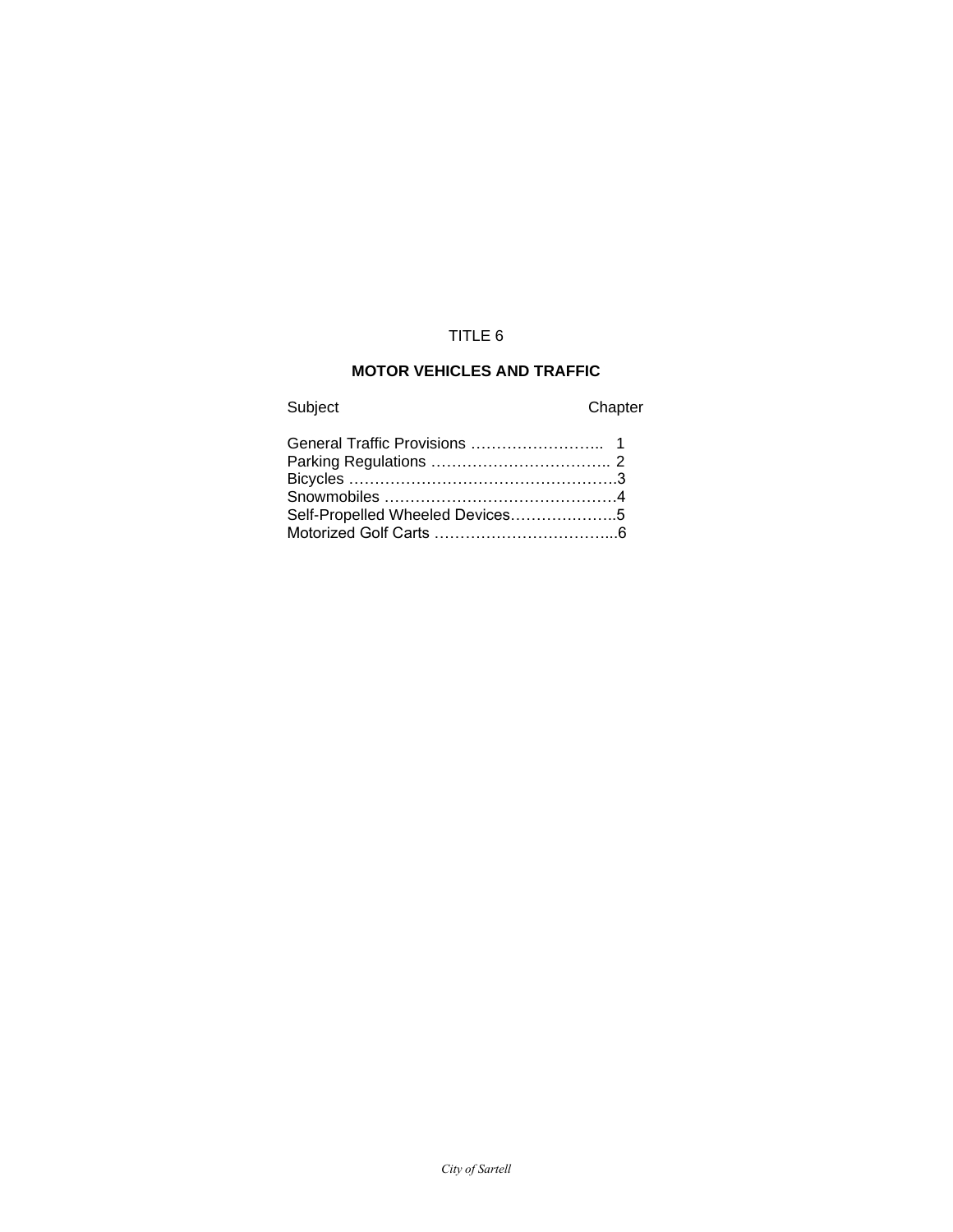## **GENERAL TRAFFIC PROVISIONS**

- 6-1- 1: Highway Regulation Act Adopted
- 6-1- 2: Definitions
- 6-1-3: Driver's License Required<br>6-1-4: Turning
- **Turning**
- 6-1- 5: Through Streets; One-Way Streets
- 6-1- 6: Traffic-Control Zones
- 6-1- 7: Signs, Signals And Markings
- 
- 6-1-8: Hazardous Driving<br>6-1-9: Emergency Vehicl **Emergency Vehicles**
- 6-1-10: Weight Restrictions
- 6-1-11: Defective Exhaust System
- 6-1-12: Pedestrians
- 6-1-13: Hitchhiking
- 6-1-14: Penalty

6-1-1: **HIGHWAY REGULATION ACT ADOPTED**: The regulatory provisions of Minnesota Statutes Chapter 169, as amended, are hereby adopted as a traffic ordinance regulating the use of highways, streets and alleys within the corporate limits of the City and are hereby incorporated in and made a part of this Chapter by reference as provided for by Minnesota Statutes section 471.62. (1981 Code § 701.01; 1997 Code)

6-1-2: **DEFINITIONS**: Any term used in this Chapter and defined in Minnesota Statutes section 169.01, has the meaning given it by that section. (1981 Code § 701.02)

6-1-3: **DRIVER'S LICENSE REQUIRED:** No person shall drive or operate a private vehicle upon any street or alley in the City unless such person has in his/her possession a driver's license issued to him/her in accordance with the laws of the State. (1981 Code § 701.15)

#### 6-1-4: **TURNING:**

A. Restriction On Turns:

1. Council Designation: The Council, by resolution, may, whenever necessary to preserve a free flow of traffic or to prevent accidents, designate any intersection as one where the turning of vehicles to the left or to the right, or both, is to be restricted at all times or during specified hours.

2. Installation Of Signs: The City Engineer and/or Public Works Director shall mark by appropriate signs any intersection so designated.

3. Trunk Highway: No intersection on a trunk highway shall be so designated until the consent of the Commissioner of Transportation to such designation is first obtained.

4. Compliance Required: No person shall turn a vehicle at any such intersection contrary to the direction on such signs.

B. U-Turns: No person shall turn a vehicle so as to reverse its direction on any street in the business district or at any intersection where traffic is regulated by a traffic-control signal. (1981 Code § 701.03)

#### 6-1-5: **THROUGH STREETS; ONE.WAY STREETS:**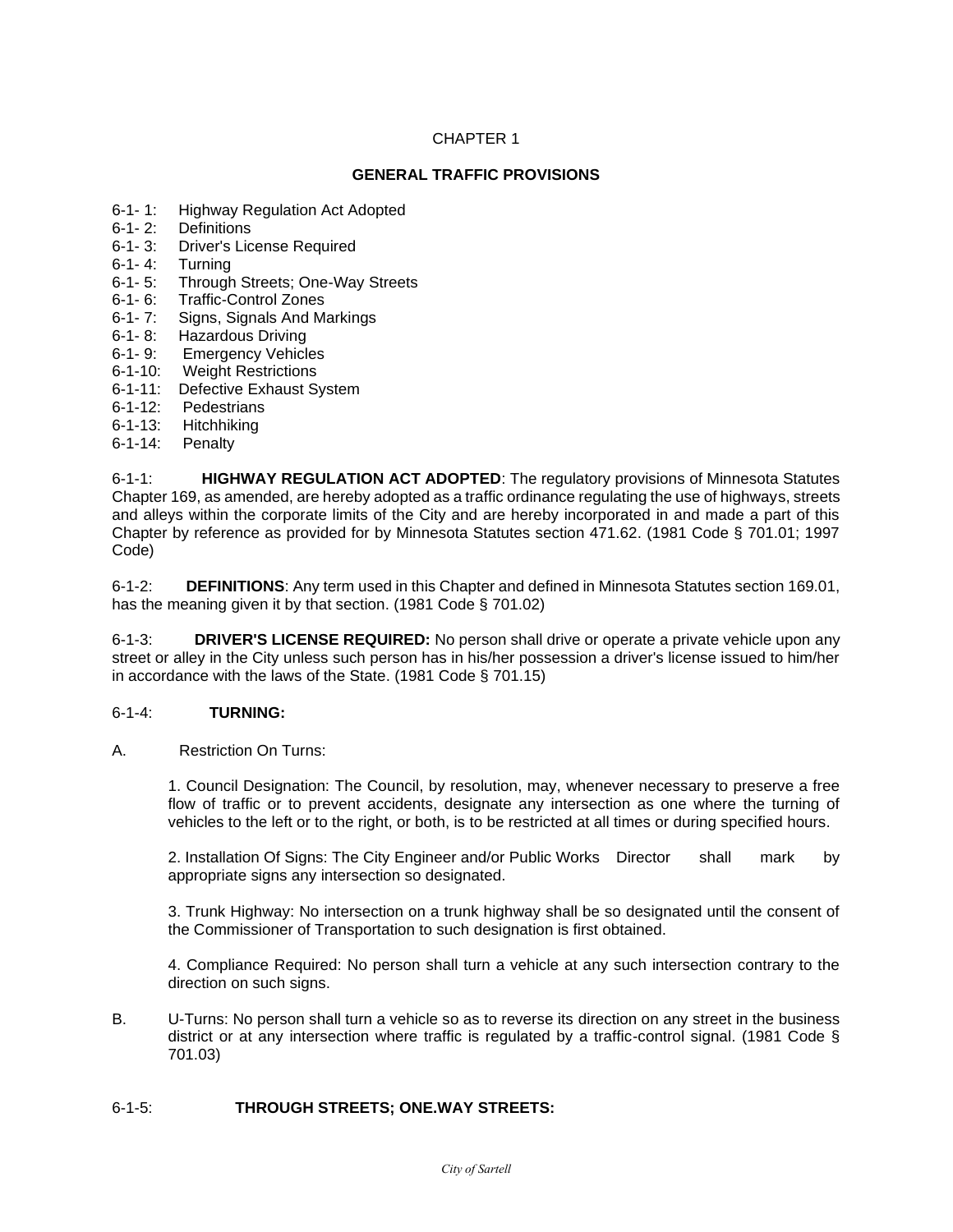- A. Council Designation: The Council, by resolution, may designate any street or portion of a street as through highway or a one-way roadway where necessary to preserve the free flow of traffic or to prevent accidents.
- B. Installation Of Signs: The City Engineer and/or Public Works Director shall post appropriate signs at the entrance to such street or where needed.
- C. Trunk Highway: No trunk highway shall be so designated unless the consent of the Commissioner of Transportation to such designation is first secured. (1981 Code § 701.04)

#### 6-1-6: **TRAFFIC-CONTROL ZONES:**

- A. Zones Established: The Council, by resolution, may establish traffic-control zones on any street or portion of a street. Such zones may include, but shall not be limited to, no parking zones, no stopping zones and limited parking zones. This power shall include the power to modify such zones from time to time as appears necessary or desirable to the Council after consultation with the City Engineer and/or Public Works Director.
- B. Installation Of Signs: Upon resolution by the Council designating any street as a traffic-control zone, the City Engineer and/or Director of Public Works shall erect appropriate signs on such streets. All such signs shall be in accordance with criteria established by the Federal Highway Administration or its successor agencies and as promulgated in Federal Highway Administration publication as the Manual on Uniform Control Devices or its equivalent. (1981 Code § 701.045)

#### 6-1-7: **SIGNS, SIGNALS AND MARKINGS**:

- A. Uniform Appearance: All signs, signals and markings placed by the City shall conform to the standards prescribed by the Commissioner of Transportation and whenever so required by law shall be so placed only with the express approval and authorization from the Commissioner.
- B. Compliance Required: No person shall disobey the instructions of an official traffic-control device placed within the City by the State Highway Department, County or the City unless at the time otherwise directed by a police officer.
- C. Unauthorized Signs: No person shall place, maintain or display any unauthorized sign, signal, marking or device imitating, resembling or hiding an official traffic-control device or signal or device used in the operation of a railroad.
- D. Damage To Signs: No person shall alter, deface, injure, knock down or remove any official trafficcontrol device or railroad sign or signal or any inscription, shield or insignia thereon or any other part thereof. Any accidental damage to or removal of a sign shall be reported immediately to the Police Department. (1981 Code § 701.10)

#### 6-1-8: **HAZARDOUS DRIVING:**

- A. Unreasonable Acceleration, Squealing Of Tires, Backfiring: No person shall operate any motor vehicle on a public highway, street, parking lot, alley or other public or private way within the City in such a manner as to cause tires to squeal, gears to grind, motor to backfire or motor to be unreasonably accelerated except when an emergency creates the necessity for such operation. Prima facie evidence of said violation shall be unreasonable squealing or screeching sounds emitted from the tires of said vehicle or the throwing of sand or gravel by the tires of said vehicles, or both.
- B. Erratic Driving: No person shall operate a motor vehicle on a public highway, street, parking lot, alley or other public property at erratic or irregular and changing speeds so as to create a hazard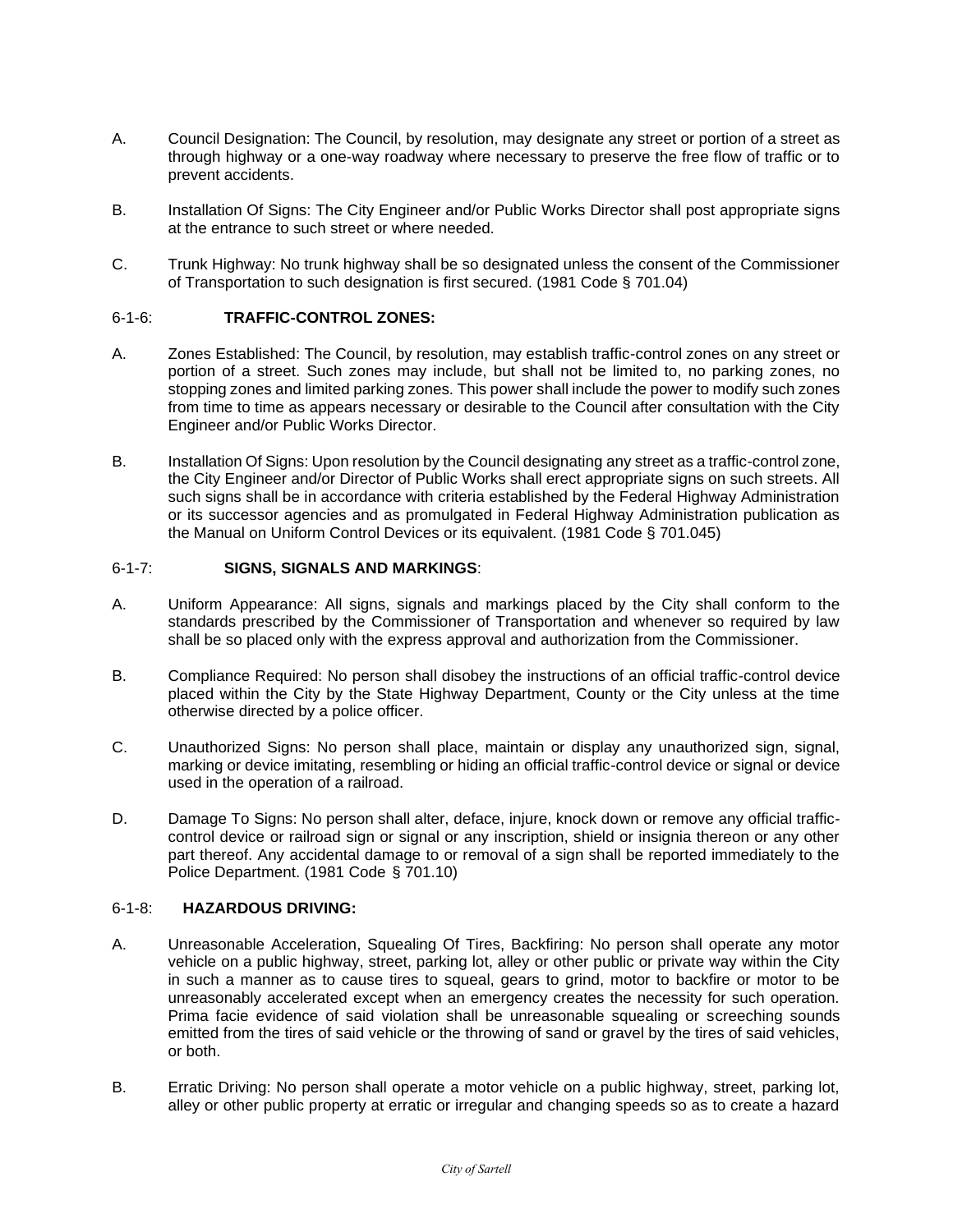to himself/herself or other persons or property or so interfere with other traffic in the area. (1981 Code § 701.11)

C. Driving Under Influence Of Liquor Or Narcotics Prohibited: No person who is a habitual user or narcotic drugs nor any person who is under the influence of intoxicating liquor or narcotic drugs shall drive or operate any vehicle within the City. (1981 Code § 701.18; 1997 Code)

## 6-1-9: **EMERGENCY VEHICLES:**

- A. Following Emergency Vehicles: No driver of any vehicle other than one on official business, shall follow any Fire Department apparatus or other emergency vehicle traveling in response to a fire alarm or other emergency call closer than five hundred feet (500'), or drive into or park such vehicle within the block where the fire apparatus or other emergency vehicle has stopped to answer a fire alarm or other emergency call.
- B. Driving Over Fire Hose: No person shall drive any vehicle over any unprotected hose of a Fire Department when laid down on any street, private driveway or alley to be used at any fire alarm or fire, without the consent of the Fire Department official in command. (1981 Code § 701.12)
- C. Proceeding At Traffic Signs: The driver of any authorized emergency vehicle operated in response to any emergency call or in the immediate pursuit of an actual suspected violator of the law, sounding siren and displaying at least one red light to the front, shall not be subject to speed limitations, and upon approaching a red light or stop signal or ally stop sign, shall slow down as necessary for safety but may proceed past such sign or signal after sounding siren and displaying red lights. This provision does not relieve the driver of an authorized emergency vehicle from the duty to drive with due regard for the safety of other persons lawfully using the street, nor does it protect the driver of an authorized emergency vehicle from the consequences of a reckless disregard of the safety of others. (1981 Code § 701.12; 1997 Code)

## 6-1-10: **WEIGHT RESTRICTIONS:**

A. Certain Streets Restricted:

1. Council Designation: The City Council, by resolution, may designate streets on which travel by commercial vehicles in excess of four (4) tons is prohibited.

2. Installation Of Signs: The City Engineer and/or Public Works, Director shall erect appropriate signs on such streets.

3. Compliance Required: No person shall operate a commercial vehicle on such posted streets in violation of the restrictions stated. (1981 Code § 701.05)

#### B. Seasonal Weight Restrictions:

 1. Limitations Imposed: The City Engineer and/or Public Works Director may prohibit the operation of vehicles upon any street under his/her jurisdiction or impose weight restrictions on vehicles to be operated on such street whenever the street, by reason of deterioration, rain, snow or other climatic conditions, will be seriously damaged or destroyed unless the use of vehicles on the street is prohibited or the permissible weights thereof reduced.

2. Installation Of Signs: The City Engineer and/or Public Works Director shall erect and maintain signs plainly indicating the prohibition or restriction at each end of that portion of the street affected.

3. Compliance Required: No person shall operate a vehicle on a posted street in violation of the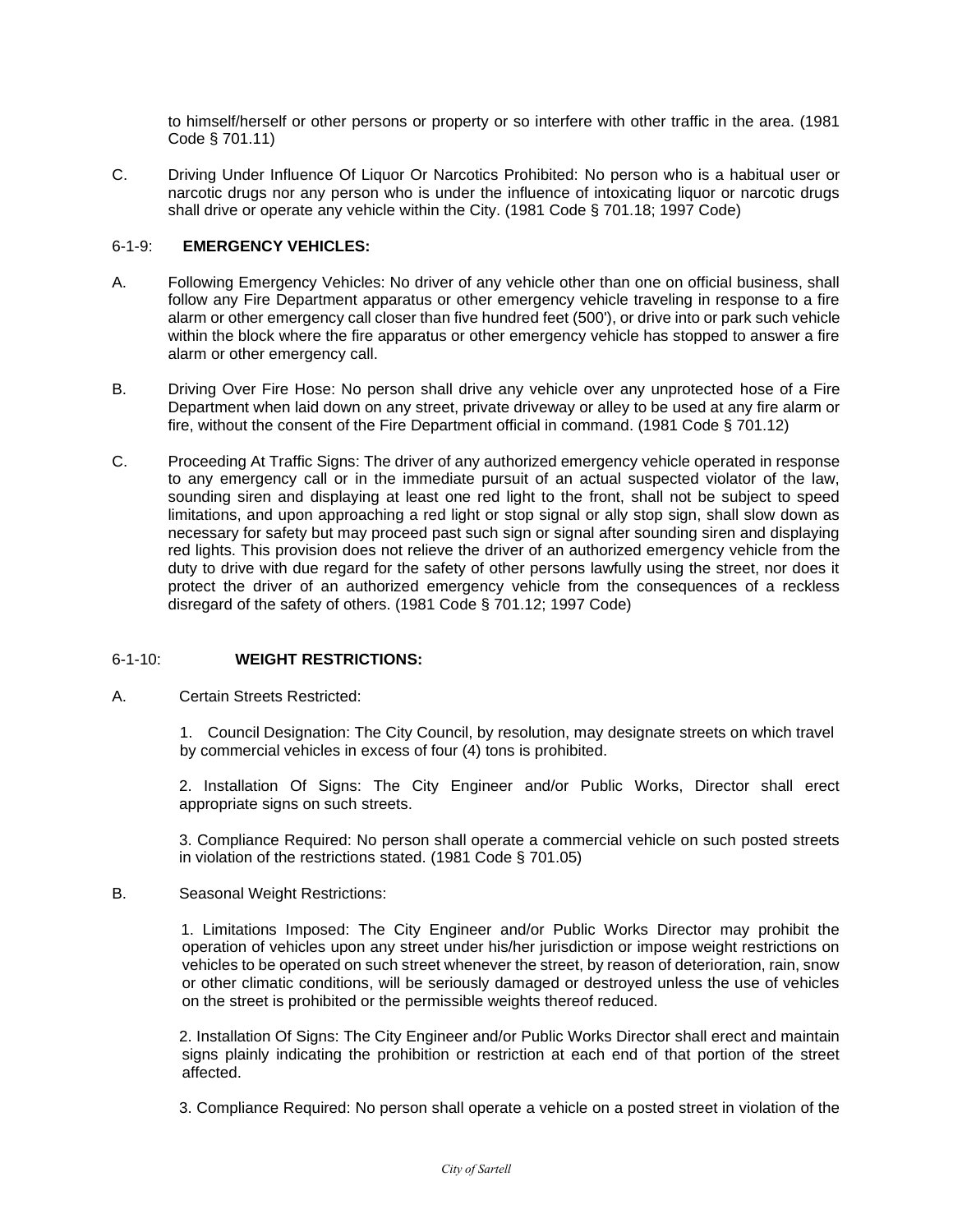prohibition or restriction. (1981 Code § 701.06)

6-1-11: **DEFECTIVE EXHAUST SYSTEM:** No person shall operate a motor vehicle within the City with a loud or defective exhaust system in violation of State noise standards as estimated by the Minnesota Pollution Control Agency. (1961 Code § 701.13; 1997 Code)

6-1-12: **PEDESTRIANS**: Pedestrians shall cross any street in the City only at the intersection thereof with another street and shall pass over such portion of the street as is included within the lines of the sidewalk, projected, and not diagonally, nor in the middle of the block. (1981 Code § 701.17)

6-1-13**: HITCHHIKING**: No person shall stand in a street or alley for the purpose of soliciting a ride from the driver of any private vehicle. (1981 Code § 701.14)

6-1-14: **PENALTY**: Any violation of the statutes adopted by reference in Section 6-1-1 is a violation of this Chapter when it occurs within the City. Any person violating any provision of this Chapter shall be guilty of the offense provided in said State law and punishable in accordance therewith. (1981 Code § 701.01)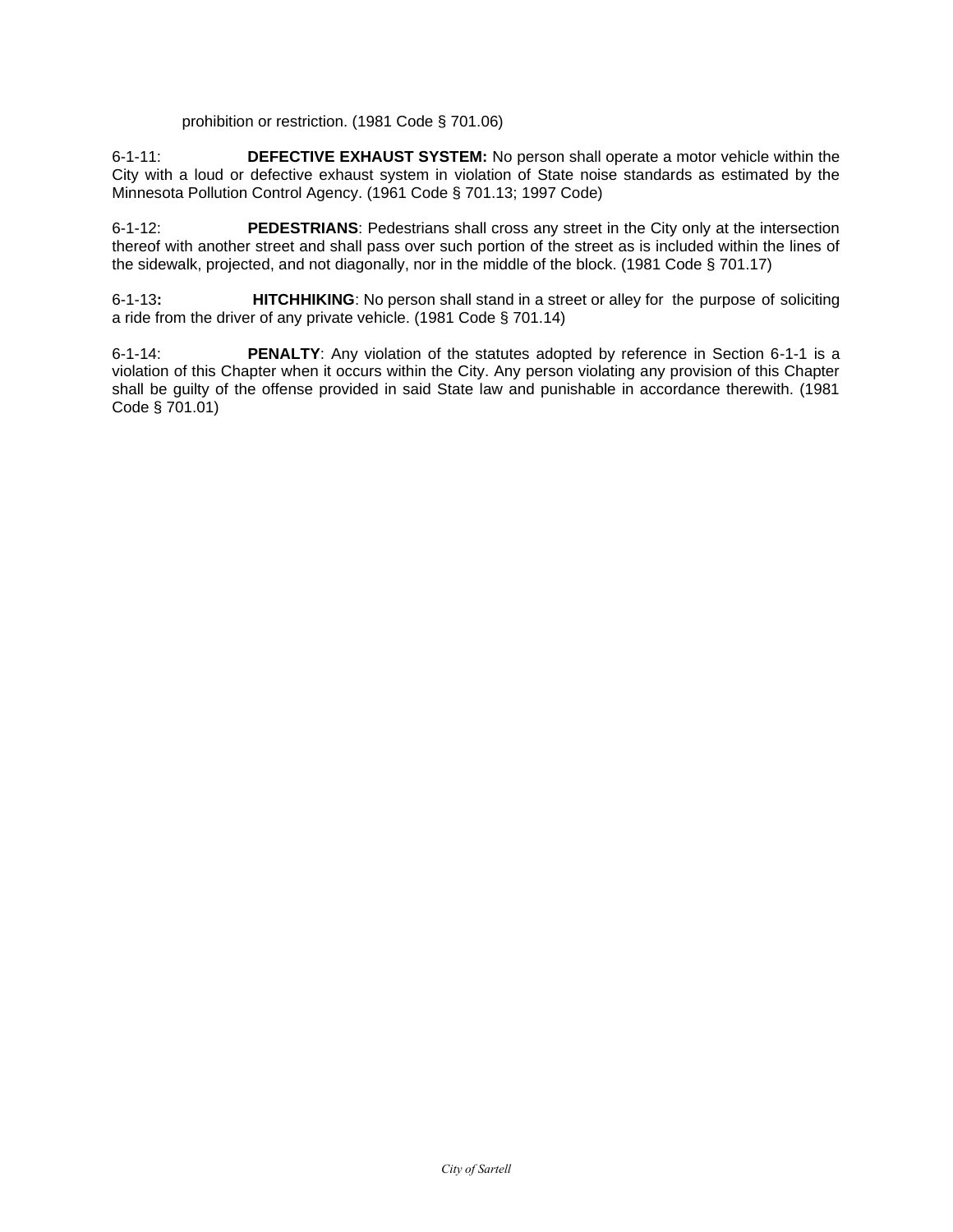## **PARKING REGULATIONS**

#### SECTION:

- 6-2-1: Parallel Parking<br>6-2-2: Stopping Or Parl
- Stopping Or Parking Prohibited
- 6-2-3: Restricted Parking
- 6-2-4: Disabled Vehicle
- 6-2-5: Removal Of Vehicle
- 
- 6-2-6: Camping Purposes<br>6-2-7: Display For Sales P Display For Sales Purposes
- 6-2-8: Penalty

#### 6-2-1: **PARALLEL PARKING:**

- A. Presence Of Curb: Except where angle parking is indicated by appropriate signs or markings, each vehicle parked upon a street where there is a curb shall be stopped or parked with the right-hand wheels parallel and within twelve inches (12") of the right-hand curb.
- B. Absence Of Curb: If there is no curb, then such vehicles shall be parked parallel with the edge and as far to the right of the street or alley as may be practicable.
- C. Left Side To Curb: No vehicle shall be stopped with its left side to the curb unless the street is one way. (1981 Code § 701.09)

6-2-2: **STOPPING OR PARKING PROHIBITED**: No person shall stop, stand or park a vehicle in the City except to avoid conflict with other traffic or in compliance with directions of a police officer or traffic-control device in any of the following places:

- A. On a sidewalk;
- B. In front of a public or private driveway;
- C. Within an intersection;
- D. Within ten feet (10') of a fire hydrant;
- E. On a crosswalk;
- F. Within twenty feet (20') of a crosswalk at an intersection;
- G. Within thirty feet (30') upon the approach of any flashing beacon, stop sign or traffic-control signal located at the side of a roadway;(1981 Code § 701.09)
- H. Within a safety zone and the adjacent curb or within thirty feet (30') of points on the curb immediately opposite the ends of e safety zone, unless a different length is indicated by signs or markings; (1981Code § 701.09; 1997 Code)
- I. Within fifty feet (50') of the nearest rail of a railroad crossing;
- J. Within twenty feet (20') of the driveway entrance to any fire station and on the side of a street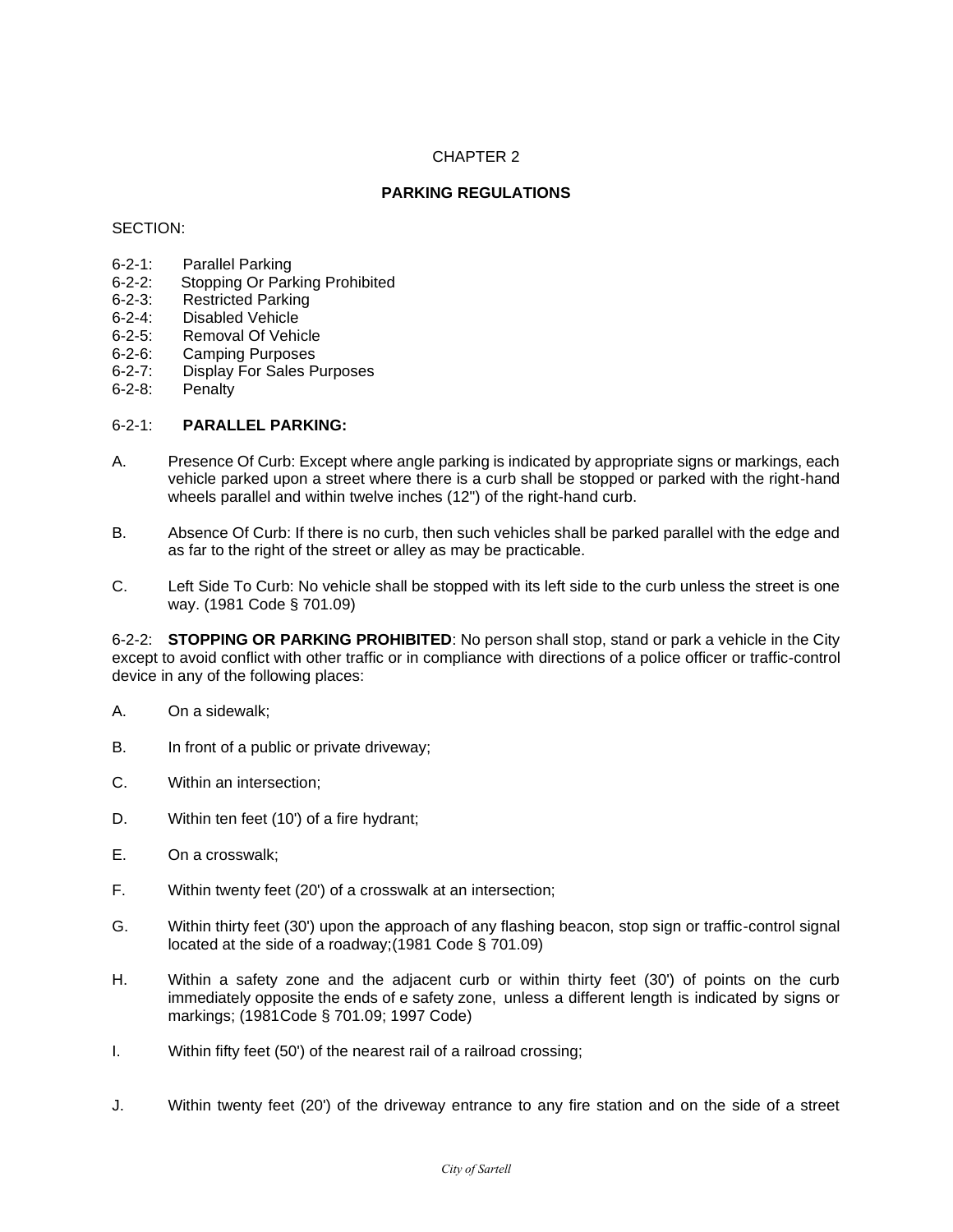opposite the entrance to any fire station within seventy five feet (75') of either side of said entrance when properly posted signs identify it as a fire station entrance:

- K. Alongside or opposite any street excavation or obstruction when such stopping, standing or parking would obstruct traffic;
- L. On the roadway side of any vehicle stopped or parked at the edge or curb of a street;
- M. Upon any bridge or other elevated structure upon a highway or within a highway tunnel;
- N. At any place where official signs prohibit stopping; or
- O. Within a public alley, except for loading and unloading and not to exceed thirty (30) minutes for those purposes. (1981 Code § 701.09)

#### 6-2-3: **RESTRICTED PARKING**:

- A. Riverside Avenue: No vehicle shall be parked or left standing on Riverside Avenue, also known as Stearns County Road No. 1, between the intersections of Sartell Street and 12th Street North; nor on the west side from County Road No. 78 and Sartell Street between seven o'clock (7:00) A.M. and nine o'clock (9:00) A.M., weekdays except for holidays. (Ord. 93-5, 5-24-1993)
- B. No vehicles shall be parked or left standing unattended between the hours of one o'clock (1:00) a.m. and seven o'clock (7:00) a.m. of any day in November, December, January, February, or March of each year on any street, avenue, or thoroughfare within the corporate limits of the city. (Aug 25-1997)
- C. Seventy Two Hour Parking: No motor vehicle, trailer or camper shall be parked or left standing for more than seventy two (72) consecutive hours on any public street, avenue or thoroughfare within the corporate limits of the City. (Ord. 93-5, 5-24-1993)
- D. Semi-Tractors, Trailers, Truck Parking: It shall be unlawful for any truck or motor vehicle larger than one ton capacity to be parked on any street, avenue, or public way in the City between the hours of ten o'clock (10:00) P.M. and seven o'clock (7:00) A.M. any day, except and unless the vehicle is in an area zoned commercial or industrial and the street, avenue, or public way does not otherwise prohibit said parking. (Ord. 96-3, 6-24-1996)

6-2-4: **DISABLED VEHICLE**: This Chapter shall not apply to the driver of any vehicle which is disabled to such an extent that it is impossible to avoid stopping or temporarily leaving such disabled vehicle in such position. (1981 Code § 701.08)

6-2-5: **REMOVAL OF VEHICLE**: Any vehicle so parked or left standing in violation of the provisions of this Chapter may be removed by the City with the expense of such removal and any ensuing expenses to be paid by the vehicle's owner. (1981 Code § 701.07)

6-2-6: **CAMPING PURPOSES**: No person shall leave or park an occupied house trailer on any street or alley in the City. (1981 Code § 701.09)

6-2-7: **DISPLAY FOR SALES PURPOSES**: No person shall park any vehicle on any street for the purpose of displaying it for sale. (1981 Code § 701.09)

6-2-8: **PENALTY:** The owner of any vehicle which is parked in violation of the provisions of this Chapter shall be guilty of a petty misdemeanor and, upon conviction thereof, shall be subject to penalty as provided in Section 1-4-1 of this Code. (1981 Code § 701.07; 1997 Code)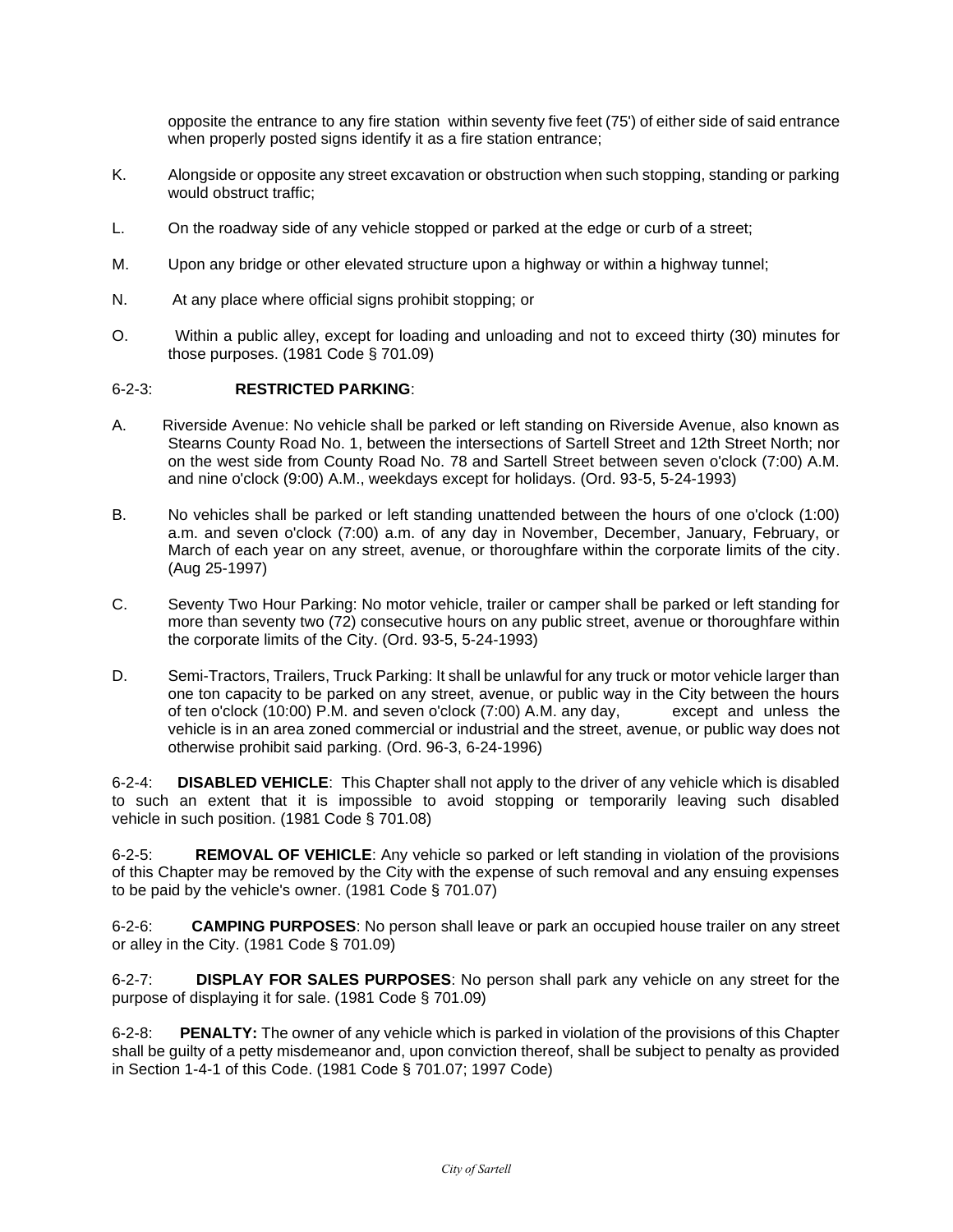## **BICYCLES**

## SECTION:

- 6-3-1: Traffic Laws Apply
- 6-3-2: Required Equipment
- 6-3-3: Riding In Business District
- 6-3-4: Manner And Number Riding
- 6-3-5: Carrying Packages
- 6-3-6: Hitching To Vehicle Prohibited

6-3-1: **TRAFFIC LAWS APPLY**: Every person riding a bicycle upon the streets or alleys of the City shall have all the rights and duties of a driver of a vehicle, except as to provisions of this Code which by their nature cannot have application to bicycles. (1981 Code § 702.01)

6-3-2: **REOUIRED EQUIPMENT**: Every person riding a bicycle upon the streets or alleys of the City shall have such bicycle equipped with such lamps, reflectors, brakes and other equipment as may be required by State law. (1981 Code § 702.01)

#### 6-3-3: **RIDING IN BUSINESS DISTRICT:**

- A. Riding On Sidewalk Prohibited: No person shall operate or ride a bicycle upon a sidewalk within a business district.
- B. Riding Two Abreast: Persons riding on bicycles upon a street or alley shall not ride more than two (2) abreast.
- C. Rights Of Pedestrian: Whenever any person is riding a bicycle upon a sidewalk, such person shall yield the right of way to any pedestrian.
- D. Overtaking Or Passing Pedestrian: Whenever any person is riding a bicycle upon a sidewalk, such person shall give audible signal before overtaking and passing any pedestrian. (1981 Code § 702.04)

6-3-4: **MANNER AND NUMBER RIDING:** No bicycle shall be used to carry more persons at one time than the number for which it is designed and equipped, except: a) on a baby seat attached to the bicycle, provided that the baby seat is equipped with a harness to hold the child securely in the seat and that protection is provided against the child's feet hitting the spokes of the wheel; or b) in a seat attached to the bicycle operator. (1981 Code § 702.02; 1997 Code)

6-3-5: **CARRYING PACKAGES**: No person operating a bicycle shall carry any package, bundle or article which prevents the operator from keeping at least one hand upon the handlebars or which obstructs the operator's vision in any way. (1981 Code § 702.02)

6-3-6: **HITCHING TO VEHICLE PROHIBITED**: No person riding or operating a bicycle, coaster, roller skates, toboggan, sled, skateboard or toy vehicle shall attach the same or himself/herself to any vehicle upon a street or alley. (1981 Code § 702.03; 1997 Code)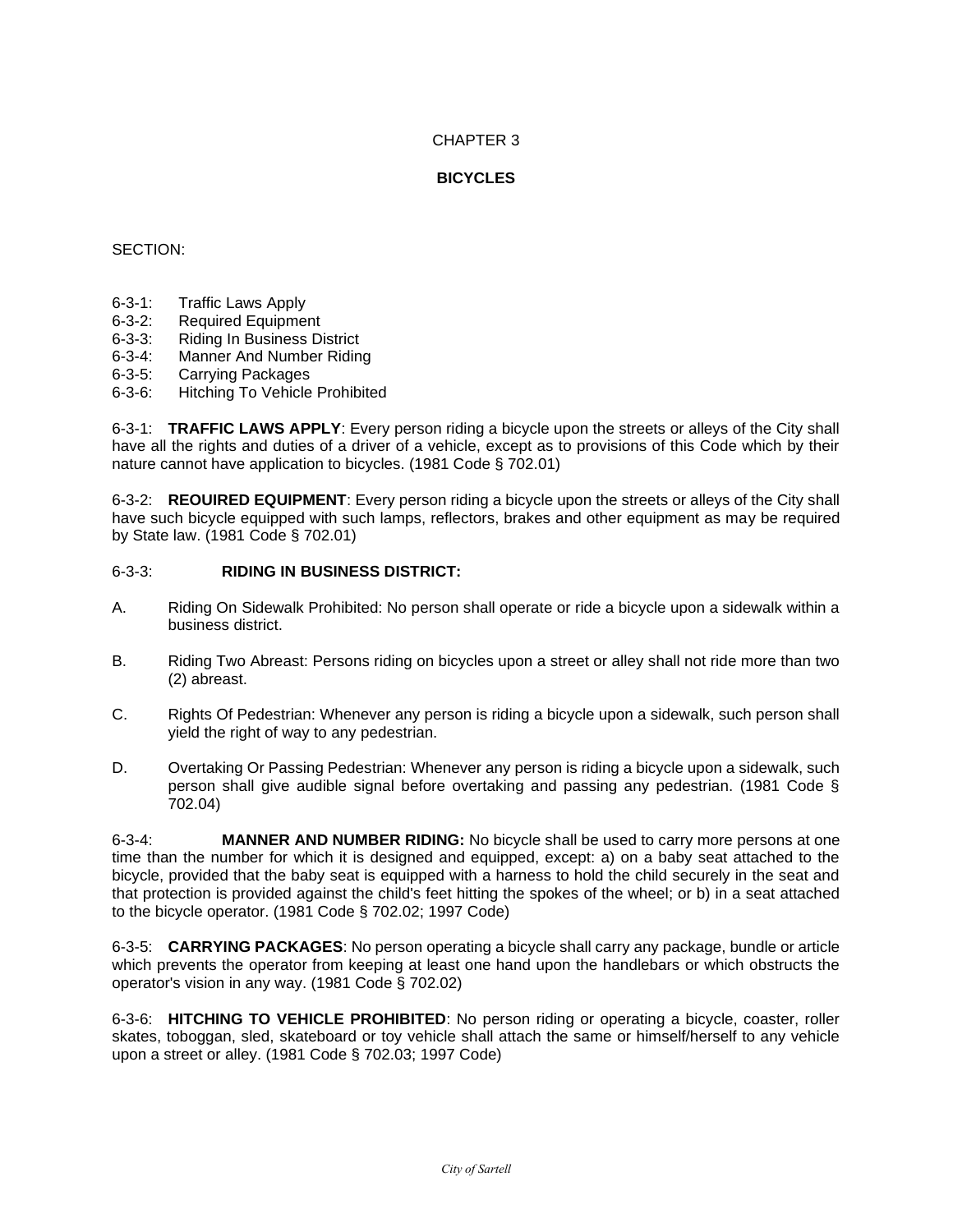## **SNOWMOBILES**

#### SECTION:

- 6-4-1: Definitions<br>6-4-2: General O
- General Operating Requirements And Restrictions
- 6-4-3: Crossing Roadways, Streets And Thoroughfares
- 6-4-4: Persons Under Eighteen Years Of Age
- 6-4-5: Equipment
- 6-4-6: Penalty
- 6-4-1: **DEFINITIONS**: For the purpose of this Chapter, the terms defined herein shall have the meaning as follows:
- COMMISSIONER: The Commissioner of Conservation acting directly or through his/her authorized agent. OPERATE: To ride in or on and to control the operation of a snowmobile. OPERATOR: Every person who operates or is in physical control of a snowmobile. OWNER: A person other than a lienholder, having a legal claim and/or the title to a snowmobile and entitled to the use and possession thereof. PERSON: An individual, partnership, corporation, the State and its agencies and subdivisions and any body of persons, whether incorporated or not. ROADWAY, STREET, That portion of a thoroughfare, improved, designed or ordinarily used for THOROUGHFARE: vehicular travel. SNOWMOBILE: A self-propelled vehicle designed for travel on snow, ice or a natural terrain steered by wheels, skis or runners. (Ord. 92-1,2-24-1992)

6-4-2: **GENERAL OPERATING REQUIREMENTS AND RESTRICTIONS**: Except as herein specifically permitted and authorized, it is unlawful to operate a snowmobile within the corporate limits of the City:

A. Public Rights Of Way:

1. Extreme Right-Hand Side: On the portion of any public roadway, street or thoroughfare, except the most right-hand side of the pavement or main traveled portion of the public roadway, street, or thoroughfare, in the same direction as the traffic of the adjacent lane to the operator's left, other than freeways, interstates, trunk, County State aid or County Highways. (3-8-99)

2. Outside Slope Of Borrow Pit: Snowmobiles may also be operated on the outside Slope or bottom of a ditch of a trunk, County State aid or County highway where such highway may be configured within the City limits.

3. Bridges: Snowmobiles may be operated, as stated in this Section, on bridges designed for motor vehicle traffic.

4. Direct Route: Snowmobiles may only be operated on a public right of way for travel on the most direct route through the city, for leaving a single city address, or for entering the city to a single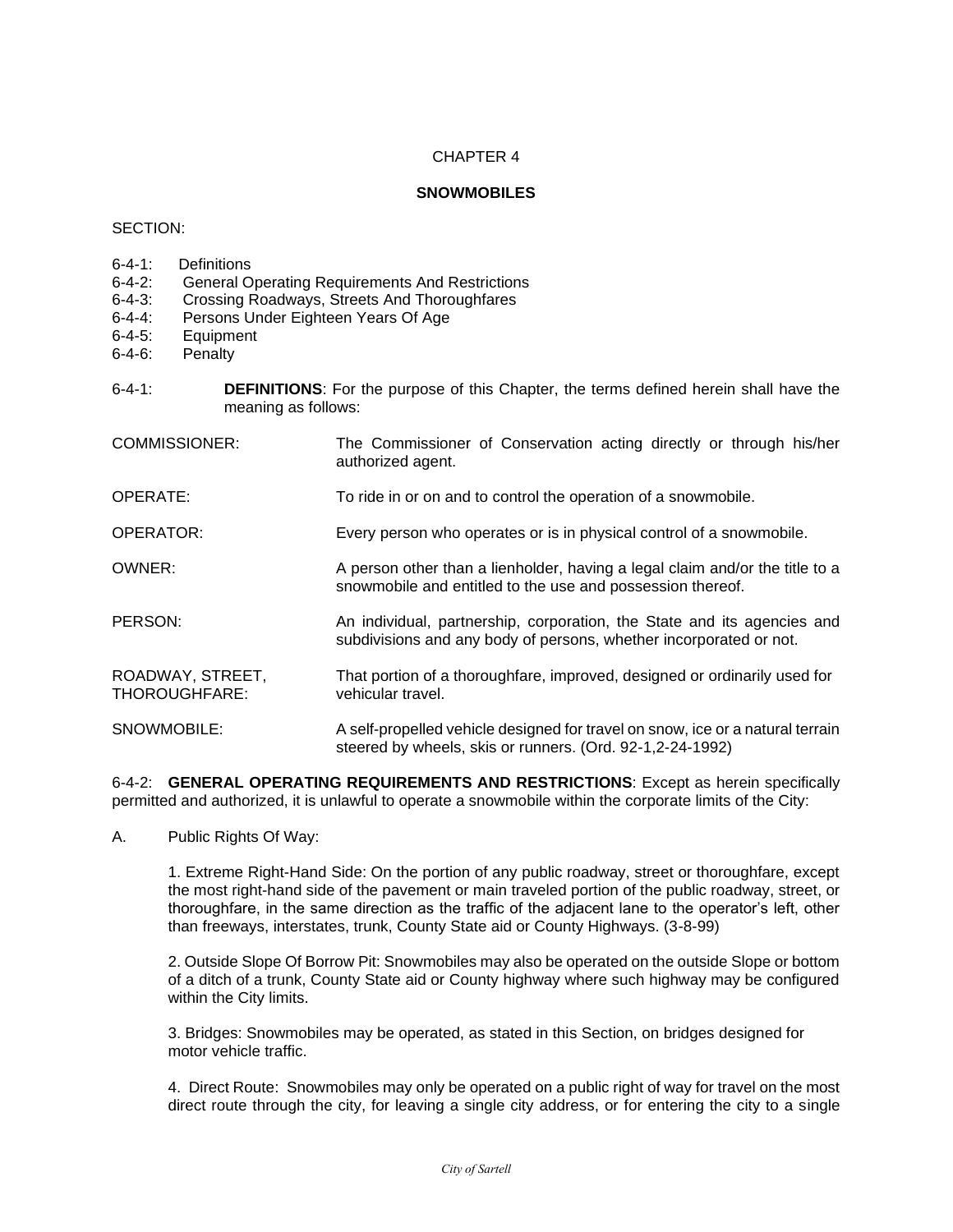destination; other than on freeways, interstates, trunk, county State aid or County highways. (3-8- 99)

- B. Speed: At a rate of speed greater than reasonable or proper under all surrounding circumstances; and when operated on public roadways, not in excess of the posted speed limit.
- C. Hours Of Operation: During the hours of ten o'clock (10:00) P.M. and seven o'clock (7:00) A.M. of any day, closer than one hundred feet (100') to any dwelling which is usually occupied by one or more persons, except while returning home by direct route.
- D. Towing: To tow any person or thing on a public street or highway, except if attached by a rigid frame hitch and no more than thirty six inches (36") shall be between the towed object and the snowmobile.
- E. Emergencies: Notwithstanding the prohibitions contained in this Section, a snowmobile may be operated on a public roadway, street or thoroughfare in an emergency which renders travel by an automobile impractical.
- F. Permission Required: It is unlawful to operate a snowmobile on a public sidewalk, in a public park or recreation area, cemetery, school property or on any private property without specific permission of the owner or person in control of the property.
- G. Special Events Or Circumstances: The City Council or the Police Chief may designate specific areas or trails on public property for special events or circumstances which allow the operation of snowmobiles.
- H. State Traffic Code: All provisions of Minnesota Statutes chapter 169 shall apply to the operation of snowmobiles upon roadways, streets and thoroughfares, except for those relating to required equipment and those which by their nature have no application. (Ord. 92-1,2-24-1992)

6-4-3: **CROSSING ROADWAYS, STREETS AND THOROUGHFARES**: A snowmobile may make a direct crossing of a roadway, street or thoroughfare, provided:

- A. Right Angle: The crossing is made at a right angle of approximately ninety degrees (90<sup>°)</sup> to the direction of the thoroughfare and at a place where no obstruction prevents a quick and safe crossing;
- B. Complete Stop Required: The snowmobile is brought to a complete stop before crossing the main traveled portion of the thoroughfare;
- C. Yield Of Right Of Way: The operator yields the right of way to all traffic which constitutes an immediate hazard; and
- D. Divided Roadway; Intersection: In crossing a divided roadway, all such crossings are made only at an intersection of such highway with another public street or highway. (Ord. 92-1,2-24-1992)

## 6-4-4: **PERSONS UNDER EIGHTEEN YEARS OF AGE:**

A. Operation Prohibited: No person under fourteen (14) years of age shall operate a snowmobile on a street or make a direct crossing of a trunk highway, County State aid highway, County highway or other street.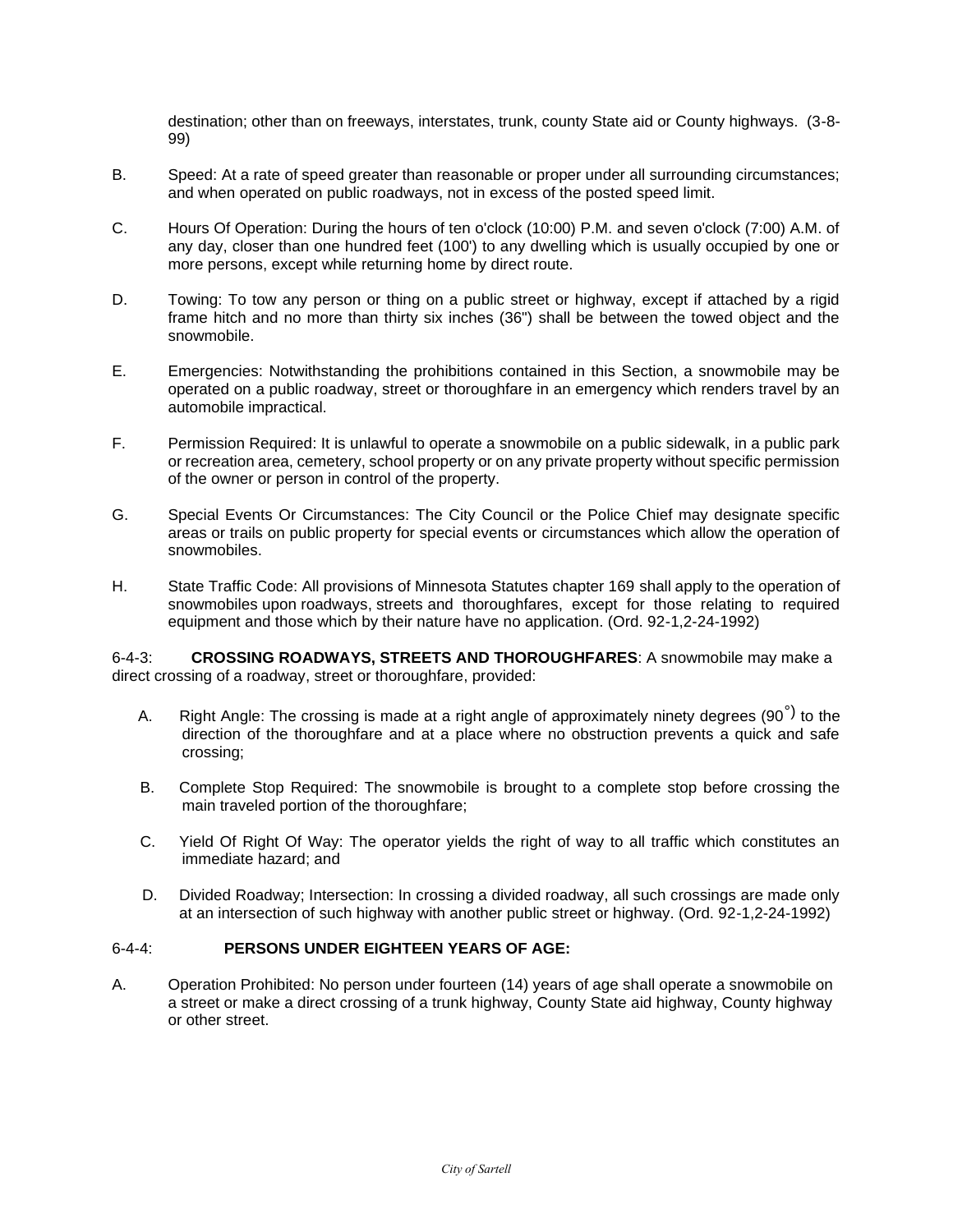- B. Safety Certificate: A person fourteen (14) years of age or older, but less than eighteen (18) years of age, may operate a snowmobile on streets and highways as permitted by this Section and make such crossings of streets and highways, only if the operator is in possession of a valid snowmobile safety certificate issued by the Commissioner, as provided by Minnesota Statutes section 84.872.
- C. Owner Responsibility: It is unlawful for the owner of a snowmobile to permit its operation in violation of this Section. (Ord. 92-1, 2-24-1992)
- 6-4-5: **EQUIPMENT:** It is unlawful to operate a snowmobile in the City limits unless it is equipped as follows:
- A. Muffler: Standard mufflers which are properly attached and which reduce the noise of operation of the motor to the minimum necessary for operation. No person shall use a muffler cutout, bypass, straight pipe or similar device on a snowmobile motor.
- B. Brakes: Brakes adequate to control the movement of and to stop and hold the snowmobile under any condition of operation.
- C. Deadman Throttle: A deadman throttle in operating condition. A "deadman" throttle is defined as a device which, when pressure is removed from the engine accelerator throttle, causes the motor to cease operating.
- D. Headlight; Taillight:

1. Headlight Specifications: At least one clear lamp attached to the front, with sufficient intensity to reveal persons and vehicles at a distance of at least one hundred feet (100') ahead during the hours of darkness under normal atmospheric conditions. Such headlamp shall be so aimed that glaring rays are not projected into the eyes of an oncoming vehicle operator.

2. Taillight Specifications: It shall also be equipped with at least one red taillamp having a minimum candle power of sufficient intensity to exhibit a red light plainly visible from a distance of five hundred feet (500') to the rear during hours of darkness under normal atmospheric conditions.

3. Continuous Operation: The headlamp and taillight must be functioning any time the snowmobile is being operated.

- E. Pennant Flag: A pennant flag of red or blaze colored material, of a size not less than nine inches by twelve inches (9" x 12"), at a height not less than six feet (6') from the ground level may be used to enhance identification of a snowmobile. (Ord. 92-1, 2-24-1992)
- F. Running Lights; Reflective Material Running lights or reflective material at least sixteen (16) square inches on each side, forward of the handlebars so as to reflect or beam light at a ninety degree  $(90<sup>°</sup>)$  angle may also be affixed to enhance identification of a snowmobile. (Ord. 92-1,2-24-1992; 1997 Code)

6-4-6: **PENALTY**: Any person who shall violate any provision of this Chapter or any regulation of the Commissioner of Conservation or Commissioner of Transportation promulgated pursuant to this Chapter shall be guilty of a misdemeanor and subject to penalty as provided in Section 1-4-1 of this Code. (Ord. 92- 1, 2-24-1992; 1997 Code)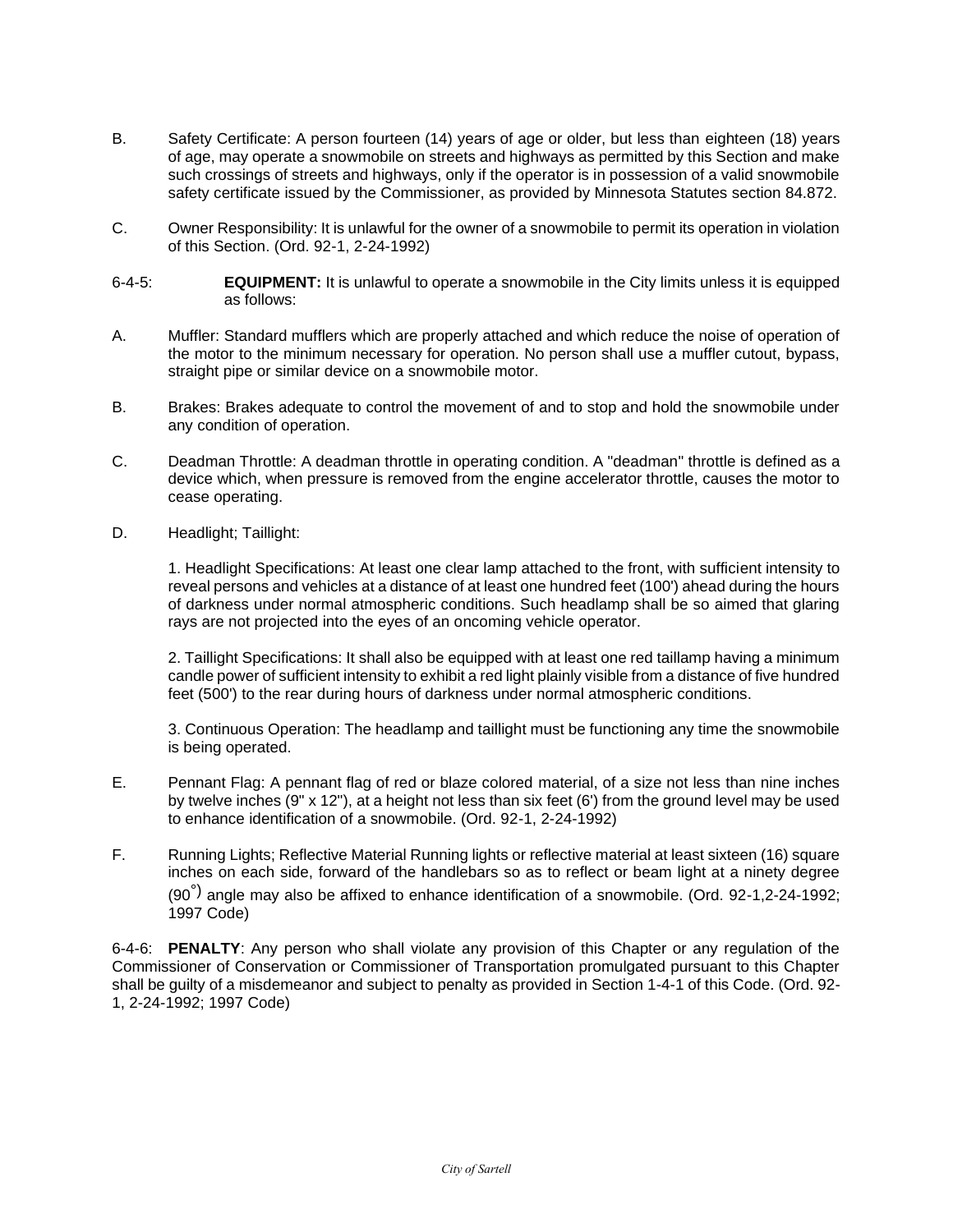## **SELF-PROPELLED WHEELED DEVICES**

SECTION:

- 6-5-1: Definitions
- 6-5-2: Traffic Laws Apply
- 6-5-3: Required Equipment
- 6-5-4: Operation
- 6-5-5: Manner and number of riders
- 6-5-6: Carrying Packages
- 6-5-7: Hitch-hiking to vehicle prohibited
- 6-5-8: Penalty

6-5-1 **DEFINITIONS:** For the purposes of this chapter, the terms defined herein shall have the meaning as follows:

| SELF-PROPELLED WHEELED<br>DEVICE OR SPWD: | In-line-skates, skateboards, roller-skates,<br>rollerskies, wagons and strollers.         |
|-------------------------------------------|-------------------------------------------------------------------------------------------|
| COMMISSIONER:                             | The Commissioner of Public Safety acting<br>directly or through his/her authorized agent. |
| OPERATE:                                  | To ride in or on and to control the operation of<br>an SPWD.                              |
| OPERATOR:                                 | Every person who operates or is in physical<br>control of an SPWD.                        |

6-5-2: **TRAFFIC LAWS APPLY:** Every person operating an SPWD upon the street or alley of the city shall have all the rights and duties of a driver of a motor vehicle except as to provisions of this code that by their nature cannot have application to SPWD. (1981 Code State Statute 702.01)

6-5-3: **REQUIRED EQUIPMENT:** Every person operating an SPWD shall equip themselves or the SPWD with reflectors or reflective material of no less than 4 square inches to the front and rear when being operated one half hour after sunset and one half hour before sunrise.

#### 6-5-4 **OPERATION:**

- A. Single file. Persons operating a SPWD upon a street or alley shall ride to the far right-hand side of the roadway, but shall not ride two or more abreast when other traffic or pedestrians are present.
- B. Rights of pedestrian. Whenever a person is operating an SPWD upon a sidewalk, such person shall yield the right of way to any pedestrian.
- C. Overtaking or passing pedestrian. Whenever any person operating an SPWD is on a sidewalk, such person shall give audible signal before overtaking and passing any pedestrian. (1981 Code State Statute 702.04)
- D. Use of walking paths. SPWD's will be required to be operated on walking or bike paths where they conform to the same route of travel as a street.
- 6-5-5: **MANNER AND NUMBER OF RIDERS:** No SPWD shall be used to carry more persons at one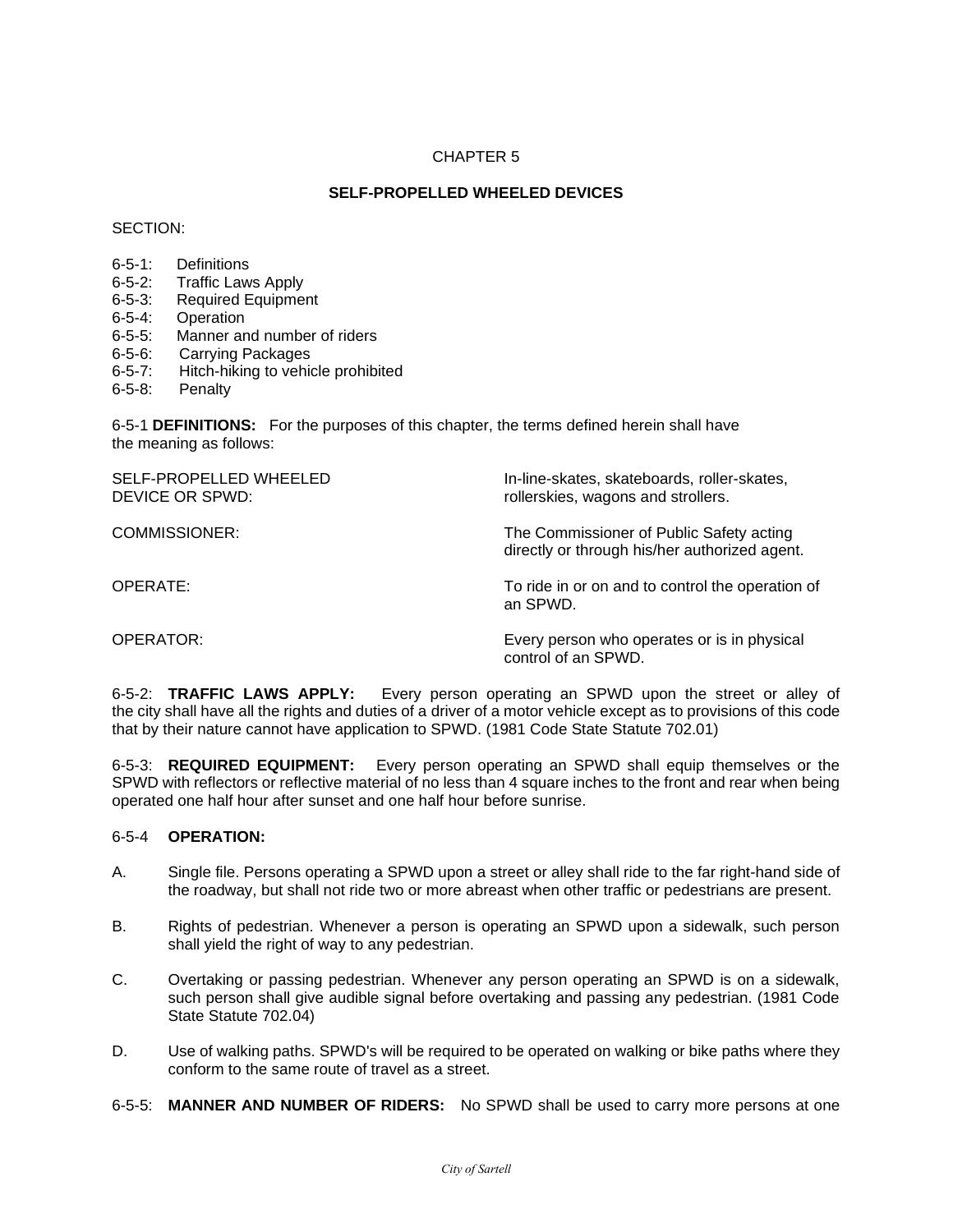time than the number for which it is designed and equipped except: a) on a baby seat attached to the device provided that the baby seat is equipped with a harness to hold the child securely in the seat, protection is provided against the child's feet hitting any moving parts of the device or; b) in a seat or sling attached to the operator. (1981 Code State Statute 702.02, 1997 code)

6-5-6: **CARRYING PACKAGES:** No persons operating an SPWD shall carry package, bundle or article which prevents the operator from controlling the device in the manner in which it was designed or which obstructs the operator's vision in may way. (1981 Code State Statute 702.02)

6-5-7: **HITCHIKING TO VEHICLE PROHIBITED**: No person riding or operating a SPWD shall attach the same or himself/herself to may vehicle upon a street or alley. (1981 Code State Statute 702.03, 1997 code).

6-5-8: **PENALTY**: Any person who shall violate any provision of this chapter or any regulation of the Commissioner of Transportation promulgated pursuant to this chapter shall be guilty of a misdemeanor and subject to penalty as provided in section 1-4-1 of this Code. (1981 Code MSA 702.03; 1997 Code) (ord 03- 08, 06-23-03)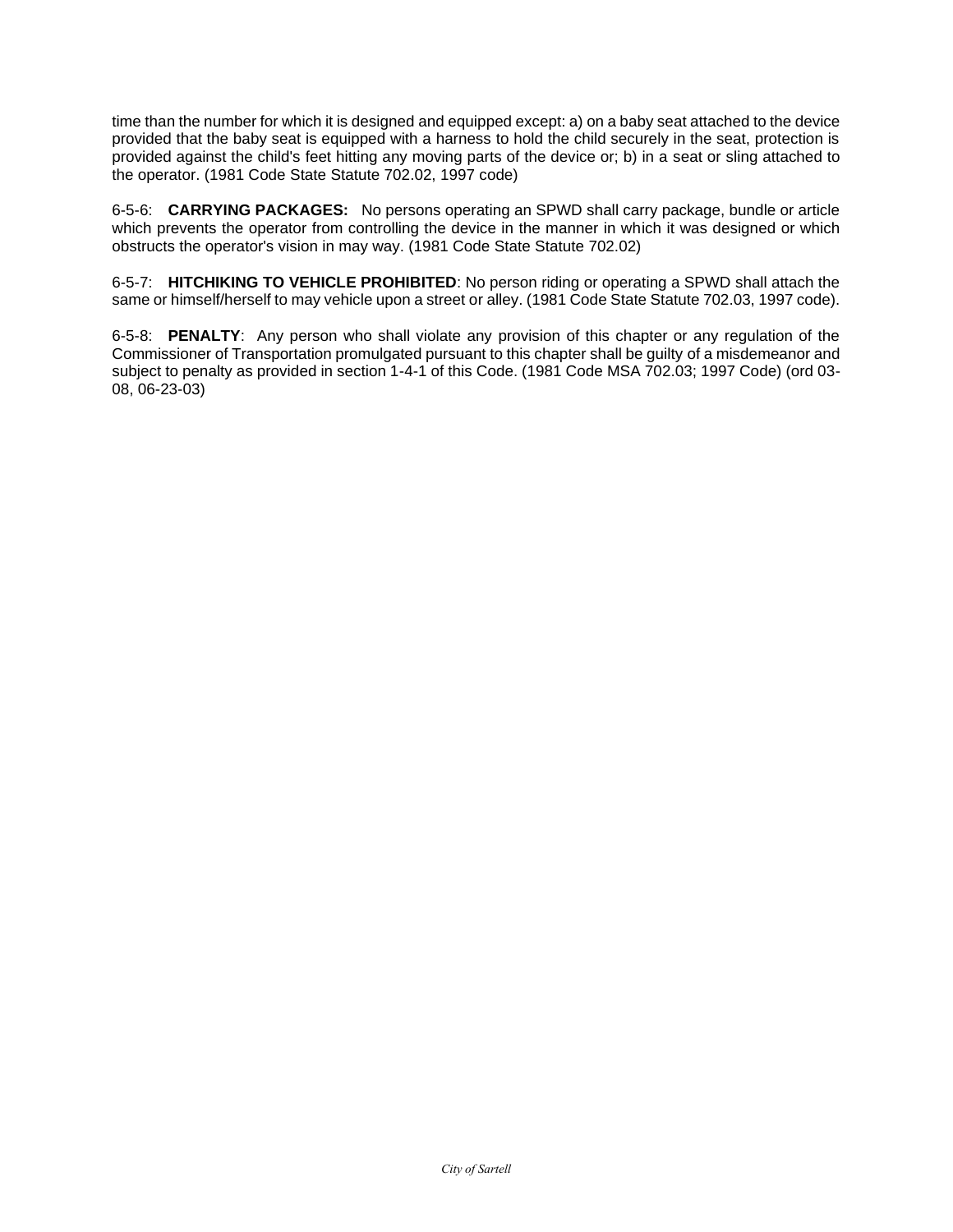## **MOTORIZED GOLF CARTS**

SECTION:

6-6-1: Definitions 6-6-2: Motorized Golf Carts 6-6-3: Permitting 6-6-4: Fees 6-6-5: Unlawful Acts 6-6-6: Penalty

6-6-1 **DEFINITIONS:** For the purposes of this chapter, the terms defined herein shall have the meaning as follows:

MOTORIZED GOLF CART Motorized golf cart means a vehicle, usually driven with three or four smooth, low-pressure tires, which is selfpropelled and is designed to be used to provide transportation on a golf course for not more than four (4) persons in a seated position, that is powered by a limited gas or electrical engine displacement of less than 800 cubic centimeters, and total dry weight less than 800 pounds.

## 6-6-2: **MOTORIZED GOLF CARTS:**

A. Operation: The following operating restrictions shall apply to the operation of Motorized Golf Carts:

- 1. Single File, Right Hand Lane on designated Public Roads: No person shall operate a motorized golf cart on the portion of any right of way of any public road, except single file, on the most right-hand lane when available for traffic or as close as practical to the right-hand curb or edge of the roadway, except when passing another vehicle stopped in that lane.
- 2. Private Property: No person shall operate a motorized golf cart on the private property of another, private business property, and private parking lots, without lawful authority or consent of the owner.
- 3. Sidewalks And Paved Walkways: No person shall operate a motorized golf cart on public sidewalks, pedestrian paths, or paved trails within the City. Privately owned sidewalks, paths, and trails are not to be included in this definition.
- 4. Times of Operation. No person shall operate a motorized golf cart on designated Public Roads between sunset and sunrise without rear-facing brake lights, taillights, turn signals, and headlights. No motorized golf cart shall be operated in inclement weather, except during emergency conditions, or when visibility is impaired by weather, smoke, fog, or other conditions, or at any time when there is insufficient visibility to clearly see persons and vehicles on the roadway at a distance of 500 feet.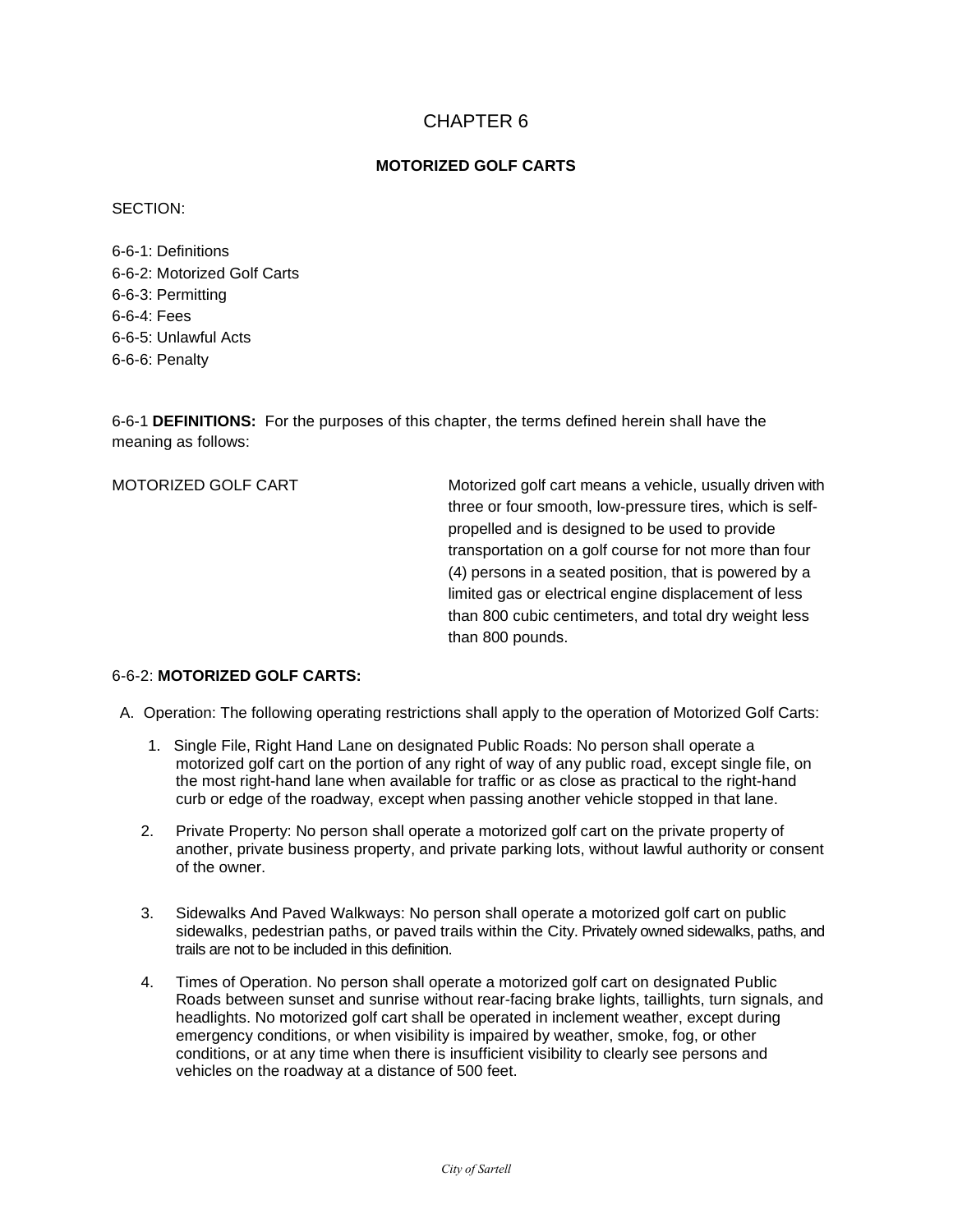- 5. Stop And Yield Intersections: Motorized golf carts may cross any street or highway intersecting a designated highway. The operator shall follow vehicle traffic laws in all circumstances.
- 6. Motorized Golf Carts not equipped with brake lights or turn signals must use appropriate hand signals to signal turns as defined by Minnesota State Statute 169.19 Subd. 8.
- 7. Persons at least sixteen (16) years of age and holding a valid driver's license recognized by the State of Minnesota as permitting the operation of motor vehicles in the state are allowed to operate a motorized golf cart on designated Public Roads within the City of Sartell.
- 8. Insurance: Motorized Golf Cart must have current liability vehicle insurance that complies with the provisions of Minnesota Statutes Section 65B.48 subdivision. 5, or its successors.
	- 9. Motorized golfs carts shall only be operated on City owned designated streets and alleys within the boundaries of the City with the following exception:
		- a. Motorized golfs carts may cross any county or state highway intersecting a City owned street, but only for the purposes of crossing.
		- b. Motorized golf carts are prohibited from traveling on roadways where the speed limit is posted in excess of 30 mph.
		- c. Motorized golf carts are prohibited from driving on Riverside Ave (Stearns Co. Rd. 1), 2nd St. S (Stearns Co. Rd. 133), Pinecone Road, Benton Drive (Benton Co. Rd. 33) and 1<sup>st</sup> St. NE (Benton Co. Rd. 29).
	- 10. Operation of a motorized golf cart on any city streets may only be done with a city-issued permit.
	- 11. The number of occupants of the motorized golf cart may not exceed the design occupant load.
- B. Operation Prohibited in City Parks: It shall be illegal to operate a motorized golf cart within the boundaries of a City designated park, except for the use of and within the parking lot. Exception to this section would include the City owned golf course property. Motorized golf carts use can be allowed under the permission and guidance of management.
- C. Required Equipment: Motorized Golfs Carts shall have the following required equipment:
	- 1. Brakes: Brakes adequate to control the movement of and to stop and hold the motorized golf cart.
	- 2. Mufflers: Gas motorized golf cart: Standard mufflers which are properly attached and in constant operation and which reduce the noise of operation of the motor to the minimum necessary for operation. No person shall use a muffler cutout, bypass, straight pipe or similar device on a gas motorized golf car, and the exhaust system shall not emit or produce a sharp popping or crackling sound.
	- 3. Rearview Mirror: The motorized golf cart shall be equipped with a rearview mirror so located as to reflect to the driver, operator, or controller, a view of the roadway for a distance of at least 200 feet to the rear of such vehicle, in compliance with Minnesota Statue Section 169.70, or its predecessors.
	- 4. Slowing Moving Vehicle Sign: The motorized golf cart shall be equipped with a slow- moving vehicle sign on the rear of the vehicle in compliance with Minnesota Statutes Section 169.522. The emblem must consist of a fluorescent or illuminated red-orange triangle with a dark red reflective boarder and be mounted so as to be visible from a distance of not less than 600 feet to the rear.
	- 5. Permit: The City of Sartell permit for operating a motorized golf cart must be visible from the rear-view of the golf cart at all times.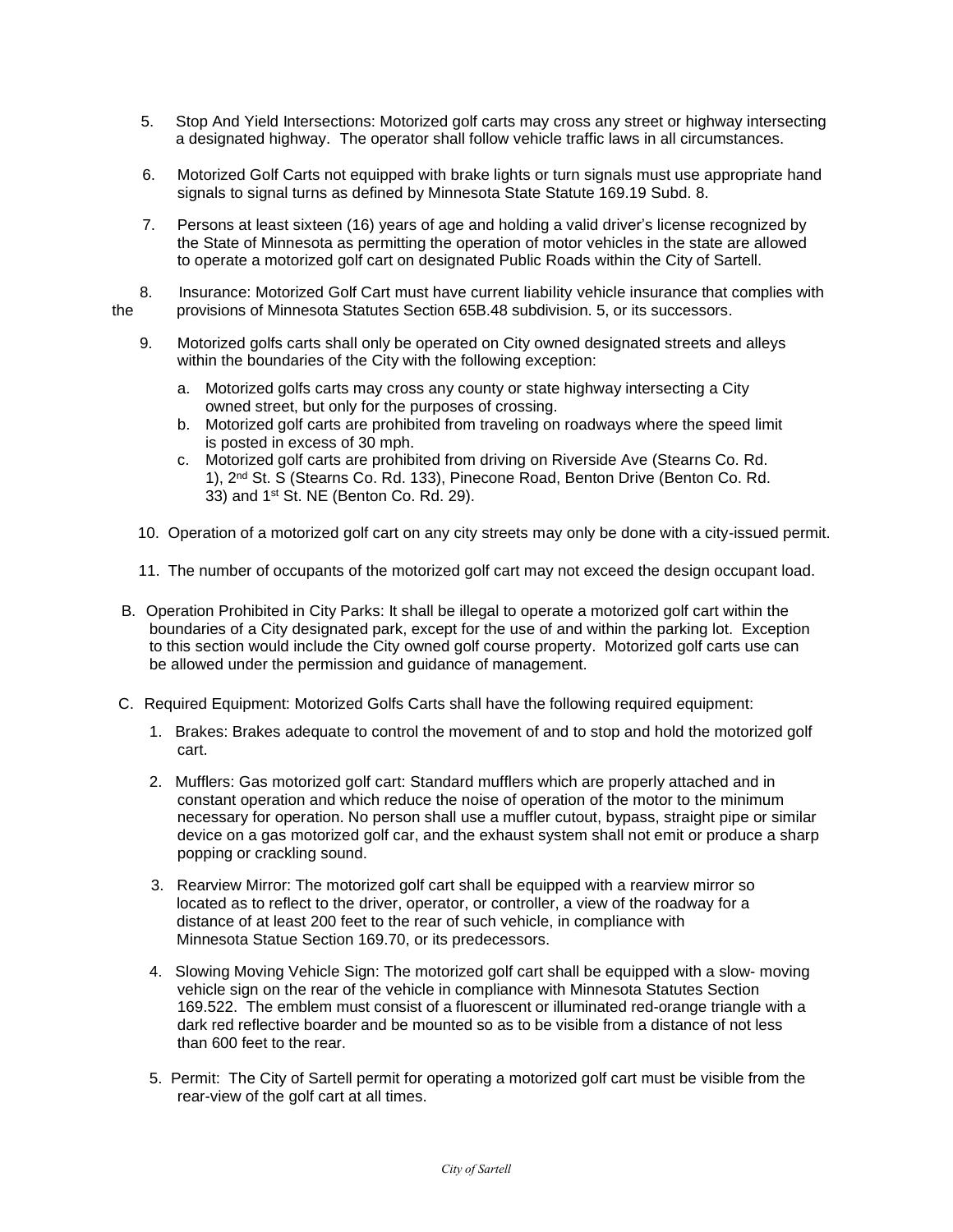#### 6-6-3: **PERMITTING:**

- A. Permits: No motorized golf cart shall be driven, operated, or controlled on the roadways or shoulders of roadways under the jurisdiction of the City of Sartell, or with the joint jurisdiction of Stearns or Benton Counties, unless the driver or operator has in his or her actual physical possession a valid, current and un-revoked permit from the City of Sartell for such driving or operation of a motorized golf cart.
- B. Permit Issuance: Permits shall be issued by the Police Department, or authorized designee, upon compliance with this section.
	- a. No person whose driver's license is revoked, suspended, canceled, or withdrawn as a result of criminal proceedings may be issued an individual permit. Any restrictions on the use of the motor vehicle driver's license shall apply to the permit provided for under this ordinance.
	- b. *Application*. An individual permit application shall include the following:
		- i. Full name and address of the applicant;
		- ii. Model name, make and year and number of motorized golf cart.
		- iii. Current valid driver's license information, including State where the driver's license was issued and driver's license number, or the reason for not having a valid driver's license:
		- iv. The date of application and applicant's signature;
		- v. Proof of Insurance and the name of applicant's insurance company as provided for in Minnesota Statutes Section 65B.48 subdivision 5. The proof of insurance must show that the golf cart is covered by the applicant's insurance policy; to include the number of the applicant's insurance policy; and the date of expiration of insurance coverage for such vehicle.
	- c. *Expiration and Renewal*. Permits shall be effective on January 1<sup>st</sup> of each calendar year and expire on December 31<sup>st</sup> of the year of their issuance. Permits will need to be renewed on an annual basis, with verification of the accuracy of the information provided in the initial application.
	- d. Revocations or Non-Renewal. An individual permit may be revoked by the Police Department, or designee under the following circumstances:
		- i. If there is found that there was any misrepresentation made in the permit application;
		- ii. There is a cancellation, non-renewal, or termination of the liability insurance for the golf cart; or
		- iii. The permit holder is found to be in violation of any provision of this Chapter on two separate occasions during the calendar year.
		- iv. A permit may be revoked at any time if there is evidence that the permittee cannot safely operate the motorized golf cart on the designated roadways.

The Chief of Police, or designee shall issue a notice of revocation or non-renewal of a permit to the permit holder in writing and either hand deliver the notice to the permit holder or send the notice by certified mail to the permit holder at the address provided on the application. The permit holder shall have 10 days to appeal the revocation or non-renewal to the City Attorney's Office through the administrative civil penalties' proceedings, otherwise the revocation or non-renewal shall be effective. Said notice of appeal shall be in writing and filed with the Chief of Police, or designee.

#### 6-6-4: **FEES.**